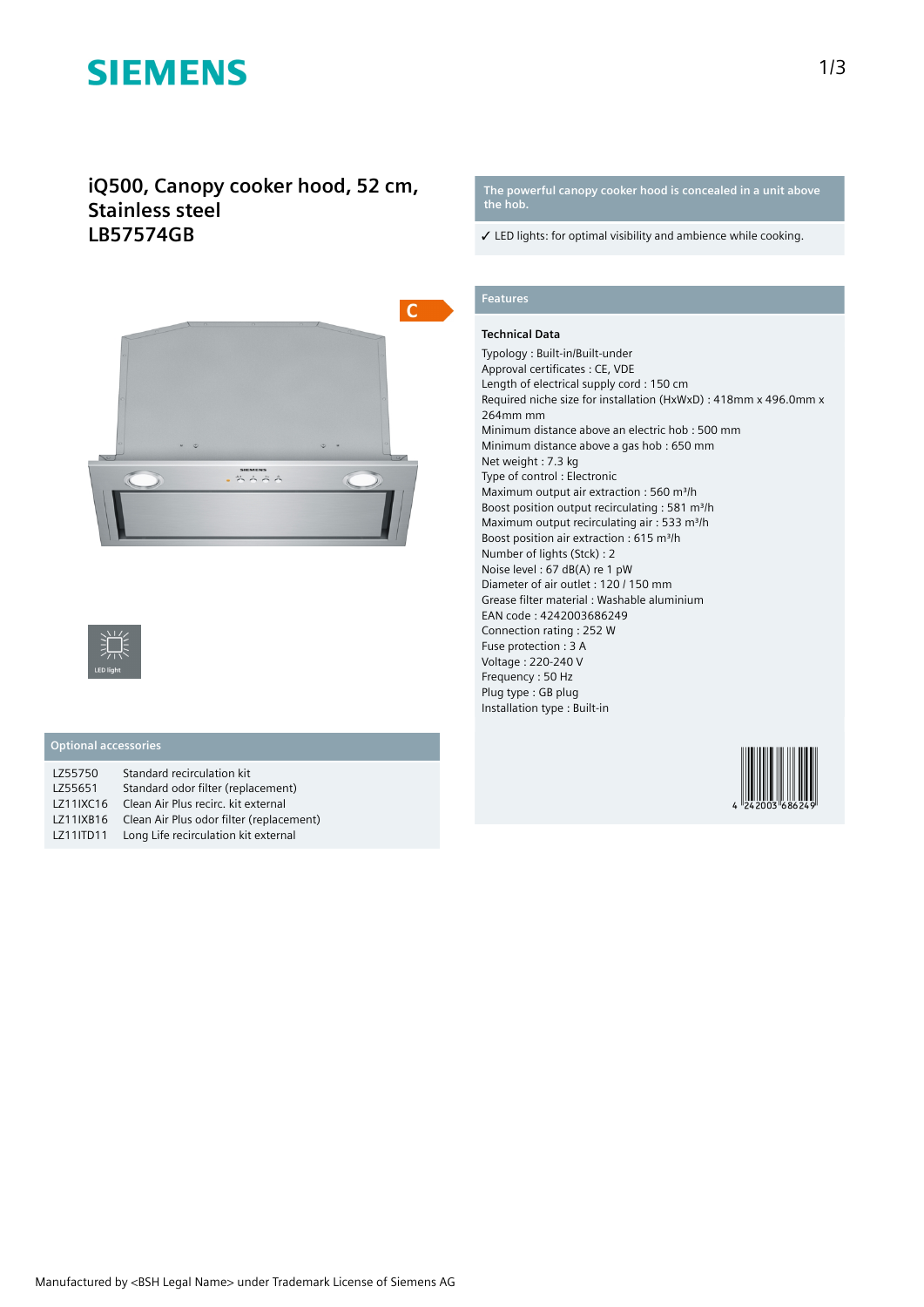## **SIEMENS**

## iQ500, Canopy cooker hood, 52 cm, **S t a i n l e s s s t e e l LB57574GB**

## **Features**

### **Key Information**

- Soft touch button control for extractor speeds and light
- $\bullet$  3 x power levels plus intensive setting
- Automatic intensive revert
- 2 x 1W LED lights
- 1 x metal grease filter cassette
- Steel filter cover, Steel filter cover
- Rim ventilation

#### **Design**

- 52 cm wide
- Stainless Ste el
- Installation: Cabinet
- Electronic control via Soft touch button control

### **Performance/technical information**

- Suitable for ducted and re-circulating operation
- $\bullet$  For recirculated extraction recirculating kit or CleanAir recirculating kit (accessory) needed
- $\bullet$  Extraction rate according to EN 61591 ø 15 cm:
- max. Normal use560m³/h
- Intensive615 m³/h
- Noise level according to EN 60704-3 and EN 60704-2-13 exhaust a i r :
- Max. normal use:67dB(A) re 1 pW
- Intensive:70 dB(A) re 1 pW
- With the Clean Air Plus recirculation kit (available as optional accessory) your appliances reaches:
- Extraction rate in recirculation mode: Max. normal use:533m<sup>3</sup>/h
- Intensive: 581 m<sup>3</sup>/h
- Noise level in recirculation mode: Max. normal use:72dB(A) re 1 pW
- Intensive:74 dB(A) re 1 pW
- Power rating: 252 W
- $\bullet$  Light Intensity: 244 lux
- Colour Temperature: 4000 K
- Dimensions (WxD): 520 x 300 mm
- Built-in dimensions (HxWxD): 418 x 496 x 264 mm
- Dimensions exhaust air (HxWxD): 418-418 x 520 x 300 mm
- Diameter pipe Ø 150 mm (Ø 120 mm enclosed)
- Average Energy Consumption: 90.2 kWh/year\*
- $\bullet$  Energy Efficiency Class: C (at a range of energy efficiency classes from  $A_{+++}$  to D)
- Blower Efficiency Class: C\*
- Lighting Efficiency Class: A\*
- Grease Filtering Efficiency Class: D\*
- *\* In accordance with the EU-Regulation No 65/2014*